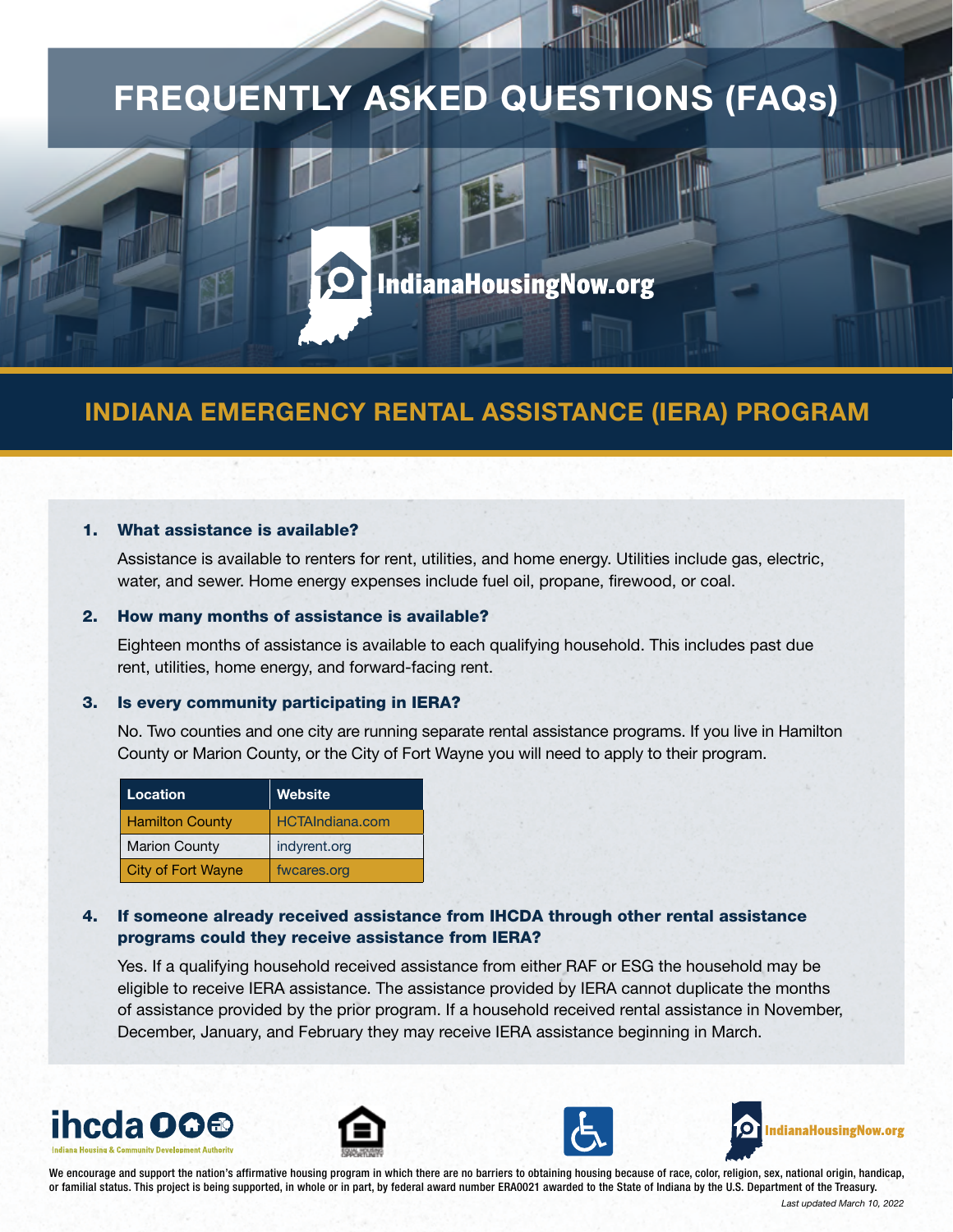## FREQUENTLY ASKED QUESTIONS (FAQs)

### INDIANA EMERGENCY RENTAL ASSISTANCE (IERA) PROGRAM

#### 5. If a renter household receives federal rental assistance through the Housing Choice Vouchers (HCV) program, lives in a Project-Based Section 8 unit, or lives in Public Housing, can they receive assistance from IERA?

Yes. A household may receive IERA assistance for the tenant's portion of the rent, however, IERA may not duplicate the rental assistance/subsidy that the household receives. The household may also be eligible for utility and home energy assistance.

#### 6. If a renter household receives LIHEAP can they receive utility assistance from IERA?

Yes. A renter household may have received LIHEAP during the 2020-2021 program year OR applied for LIHEAP during the 2021-2022 program year and still be eligible to receive assistance through the IERA program.

#### 7. Where do I apply?

Interested households should go to **[IndianaHousingNow.org](http://indianahousingnow.org/)**, create an account, and submit an application for rental assistance. Applicants that are unable to access the Internet may contact 2-1-1 for assistance in completing and submitting an IERA application.

#### 8. How do I apply?

After accessing the link to apply at **[IndianaHousingNow.org](http://indianahousingnow.org/)**, potential applicants will need to create an account and complete the online application. Applicants should provide the requested documentation as quickly as possible to facilitate the processing of their application.

#### 9. How will I know if I am approved?

Applicants will be notified if they qualify for the program via the email address provided with their application.

#### 10. How much rental assistance should I expect?

The amount of rental assistance is based on the size of the apartment. Below are the maximum rental benefit amounts:

| Number of Bedrooms | <b>Allowable Monthly Rent</b> | <b>18 Month Maximum Rental Assistance</b> |  |  |  |
|--------------------|-------------------------------|-------------------------------------------|--|--|--|
| Efficiency         | \$822                         | \$14,796                                  |  |  |  |
| One-Bedroom        | \$842                         | \$15,156                                  |  |  |  |
| Two-Bedroom        | \$981                         | \$17,658                                  |  |  |  |
| Three-Bedroom      | \$1369                        | \$24,642                                  |  |  |  |
| Four-Bedroom+      | \$1662                        | \$29,916                                  |  |  |  |

Approved applicants will receive the lesser or either their stated rental amount OR the maximum program benefit.









We encourage and support the nation's affirmative housing program in which there are no barriers to obtaining housing because of race, color, religion, sex, national origin, handicap, or familial status. This project is being supported, in whole or in part, by federal award number ERA0021 awarded to the State of Indiana by the U.S. Department of the Treasury.